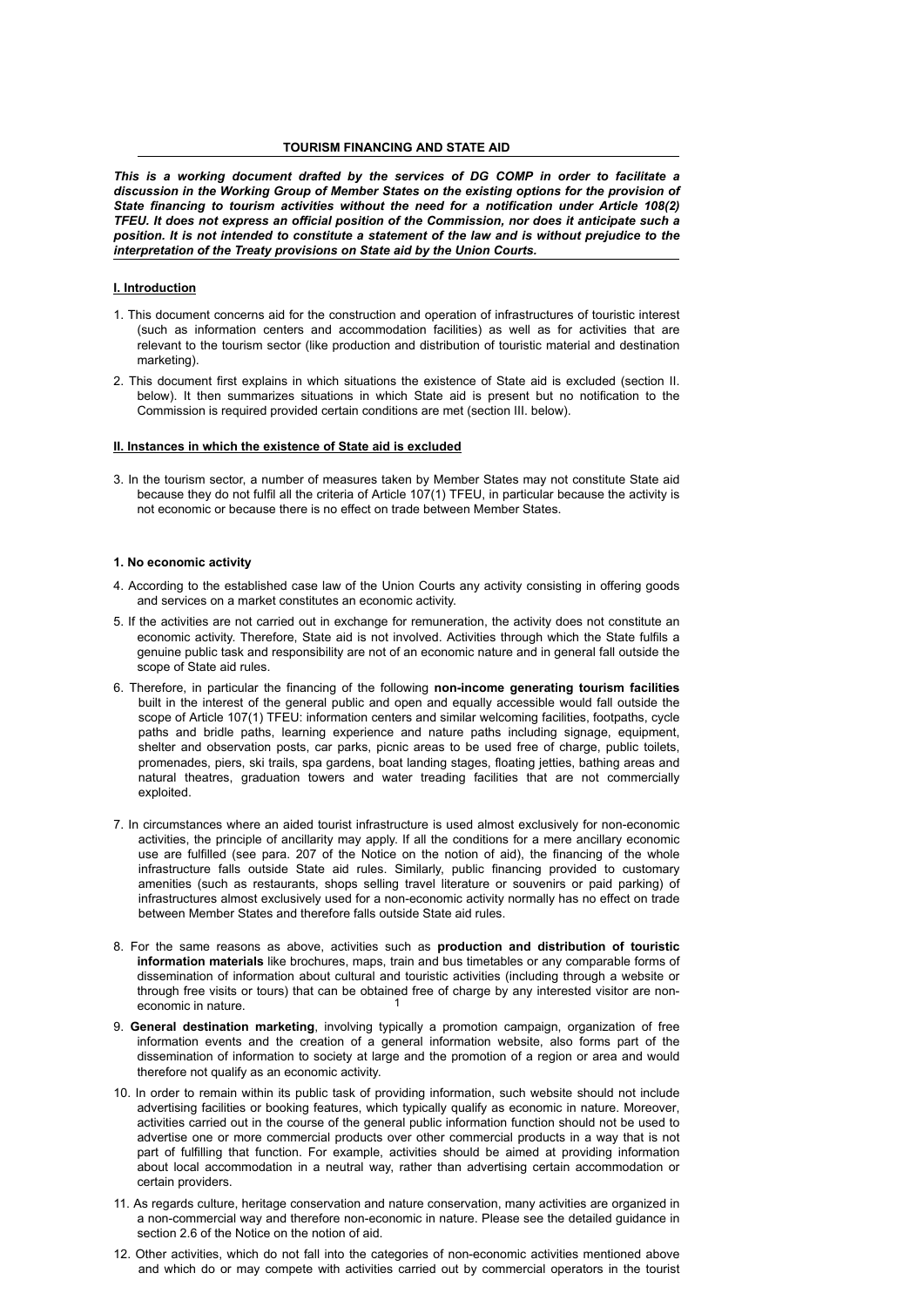industry, such as the sale of tickets, booking facilities, sale of travel literature or souvenirs, sale of holiday accommodations and advertising are typically economic in nature.

13. If a provider is engaged in both economic and non-economic activities, Member States have to ensure that public funding provided for the non-economic activities cannot be used to crosssubsidize the economic activities. This can be ensured for instance by limiting the public funding to the net costs of the non-economic activities, to be identified on the basis of a clear separation of accounts.

#### **2. No effect on trade between Member States**

- 14. The effect on trade between Member States for the purposes of Article 107(1) TFEU must be established on a case-by-case basis apart from cases covered by the *de minimis* Regulations.
- 15. A measure only has local impact and consequently no effect on trade between Member States if (i) the beneficiary supplies goods or services to a limited area within a Member State and is unlikely to attract customers from other Member States and (ii) it cannot be foreseen that the measure would have more than a marginal effect on the conditions of cross-border investments or establishment.
- 16. This test also applies to leisure facilities (for example for bad weather) or picnic places that can be used against a fee. The local catchment area shall be determined taking into account the following factors: i) the location of the infrastructure; (ii) the predominance of local users; iii) the total capacity of the infrastructure relative to the number of resident users; and iv) the existence of other tourism-related facilities in the area.
- 17. This test also applies to any other economic activities related to tourism. Therefore, for example, the entire activity of a local body offering a range of services (some of which can be qualified as economic and some as non-economic) can fall outside State aid rules provided there is only a local effect. Elements to take into account would be whether services are only offered in a limited geographical area, whether there are only a limited number of tourists from other Member States and whether there are providers of similar services from other Member States.
- 18. As regards cultural activities and infrastructures, the Commission considers that only funding granted to large and renowned cultural institutions and events which are widely promoted outside their home region has the potential to affect trade between Member States. The Commission has generally held that the restoration of cultural and historical landmarks does not, in most cases, affect intra-Union trade.

## **3.** *De minimis* **Regulation**

19. Support granted under the *de minimis* Regulation is not regarded as State aid, if no more than EUR 200 000 is granted to a single undertaking over a period of three years and the other conditions laid down in the *de minimis* Regulation are also respected.

#### **4. No advantage: Investments in compliance with the Market Economy Operator Principle**

- 20. If it is proven that the State acted under the same terms and conditions as a commercial investor when providing the necessary funding, then State aid is not involved. This should be demonstrated by: (i) significant *pari passu* co-investments of commercial operators, i.e. on the same terms and conditions as the public authorities; and/or (ii) the presence (before the funding is provided) of a sound business plan (preferably validated by external experts) demonstrating that the investment provides an adequate rate of return for the investors - which is in line with the normal market rate of return that would be expected by commercial operators on comparable projects, taking into account the specific circumstances of each case.
- 21. Provided the above conditions are complied with, a public authority could, for example, participate as an investor, also together with a private operator, to the setting up of a commercially run accommodation or holiday booking platform.

## **5. No advantage: Entrustment of a service of general economic interest (SGEI) in line with the Altmark criteria**

- 22. The existence of an economic advantage is excluded if: (i) the touristic services can be considered as a genuine service of general economic interest (SGEI) for which the public service obligations have been clearly defined; (ii) the parameters of compensation have been established in advance in an objective and transparent manner; (iii) there is no compensation paid beyond the net costs of providing the public service and a reasonable profit; and (iv) the SGEI has been either assigned through a public procurement procedure that ensures the provision of the service at the least cost to the community or the compensation does not exceed what an efficient company would require. Public funding granted for the provision of an SGEI not exceeding EUR 500 000 over three years is not regarded as State aid, provided the other conditions of the SGEI *de minimis* Regulation are also fulfilled.
- 23. Member States have a wide margin of discretion to define SGEIs and the Commission only checks whether there is a manifest error in the definition. However, such manifest error is present if a service is defined as SGEI that either (i) is not addressed to citizens or in the interest of society as a whole or (ii) where an activity is already provided or can be provided by the market under the same conditions.
- 24. Given that many activities are provided by the market and that certain activities financed by the State promote the tourism sector and are not directly addressed to citizens, it appears that an